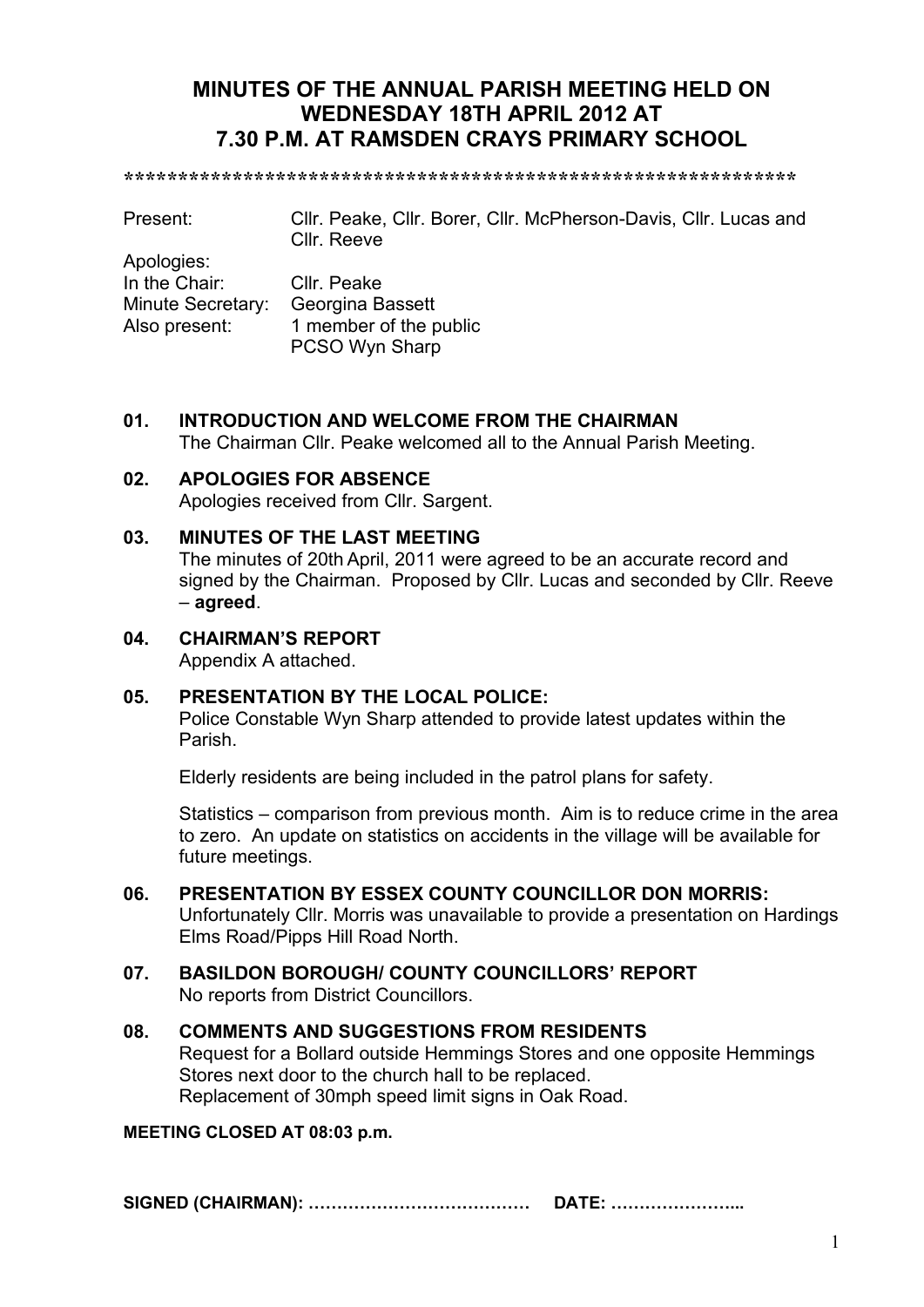# **APPENDIX A**



# **RAMSDEN CRAYS PARISH COUNCIL - CHAIRMAN'S REPORT 2011/12**

Dear Resident,

This Annual Report includes information about the activities of the Parish Council over the last year (April 2011 to March 2012), as well as financial information and Parish Council contact points.

Yours sincerely,

Andrew Peake *Chairman, Ramsden Crays Parish Council April 2012* 

#### **Updates:**

The Parish Council would like to thank Elms Nursery for its lovely floral display by Oak Road.

The Mobile Library Service has continued its service. Arriving at Crays Hill High View Rise at 12.00 and leaving at 12.15 and Crays Hill Primary at 13.30 and departing at 14.25.

With thanks to Mr. Kadesh for his continued support for the offer of the site relocation for the war memorial.

The Parish Council during this financial year has commented on 25 planning applications within the Parish of Ramsden Crays.

#### **Dale Farm:**

The Parish Council is determined to carry on its fight to clear all illegal developments within our Parish and continues its discussions with Basildon Council and our MP, to bring the current unacceptable situation at Dale Farm to a conclusion, with all illegal plots cleared and sub division on the legal site stopped.

#### **Dates for forthcoming Meetings:**

Parish Council Meetings are generally held on the third Wednesday of each month at 7.30 p.m. (except August)

Dates scheduled for 2012 are:

**16th May** – Annual Meeting of the Parish Council

**20th June, 18th July, 19th September, 17th October, 21st November, 12th December** 

The Public are very welcome to attend the Parish Council meetings held at Ramsden Crays Primary School, where you have an opportunity to speak on agenda items at the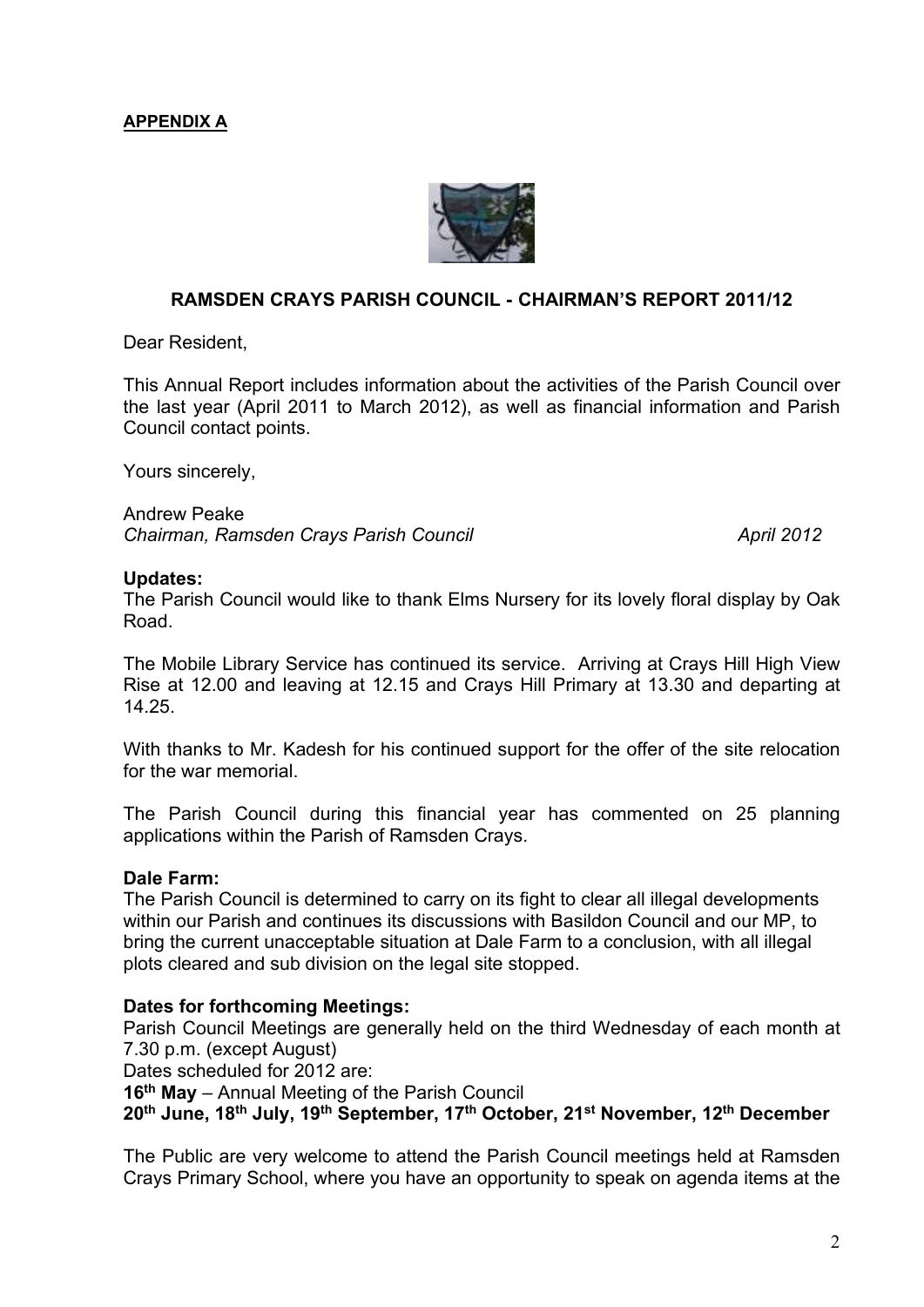Open Session at the commencement of the meeting and then again at the end during Open Session on general items.

Please feel free to approach any member of the Council (contact details below – subject to an election in May), or the Clerk, if you have any issues that you wish to raise with the Parish Council.

### **Networking/Representation:**

Members of the Council regularly attend liaison meetings with Basildon Borough Council, the Association of Basildon Local Councils and other agencies and representatives from parish councils to share knowledge and experience. Occasionally the Council is asked to comment on documents received from the District and County Councils and other agencies and to take the opportunity to respond on issues relevant to Ramsden Crays.

#### **Useful Information**

The Parish is fortunate that it has its own dedicated PC within Ramsden Crays in addition to the usual Police support. Please note that any criminal incidents should be reported to the Police on 0300 333 4444.

#### **Buy With Confidence**

Essex County Council's Trading Standards service "Buy With Confidence" only recommends businesses which have been vetted and approved by Essex Trading Standards. For further information either go online at buywithconfidence.gov.uk or telephone 0845 404 0506.

Ward Councillors, Terri Sargent and Stuart Allen hold regular surgeries at Noak Bridge Village Hall at "Coppice Lane" on the first Saturday of the month between 9.30 a.m. – 10.30 a.m. and Steepleview Community Centre at "Osier Drive" on the third Saturday of the month between 9.00 a.m. and 10.00 a.m. any resident from the Crouch Ward is invited to attend. A PCSO is nearly always present.

# **Parish Councillors**

| <b>Chairman - Councillor Andrew Peake</b> | 01268 525771 |
|-------------------------------------------|--------------|
| Vice-Chairman - Councillor Tina Borer     | 01268 285795 |
| <b>Councillor David McPherson-Davis</b>   | 01268 525762 |
| <b>Councillor John Lucas</b>              | 01268 520965 |
| <b>Councillor Roy Reeve</b>               | 01268 289740 |

# **Non-Elected Appointments 2011 - 2012**

Clerk to Ramsden Crays Parish Council - Georgina Bassett – 01702 584158 – bassett19@btinternet.com Independent Internal Auditor - Heelis and Lodge. External Auditor - Alun Williams

#### **Other Useful Contacts:**

Cllr. Terri Sargent can be contacted on terriken@aol.com or 01268 288766 Cllr. Allen can be contacted on stuart.allen@members.basildon.gov.uk or 07816965999.

**Member of Parliament:** John Baron your local M.P. holds regular surgeries in the constituency. Telephone for an appointment on 01268 520765.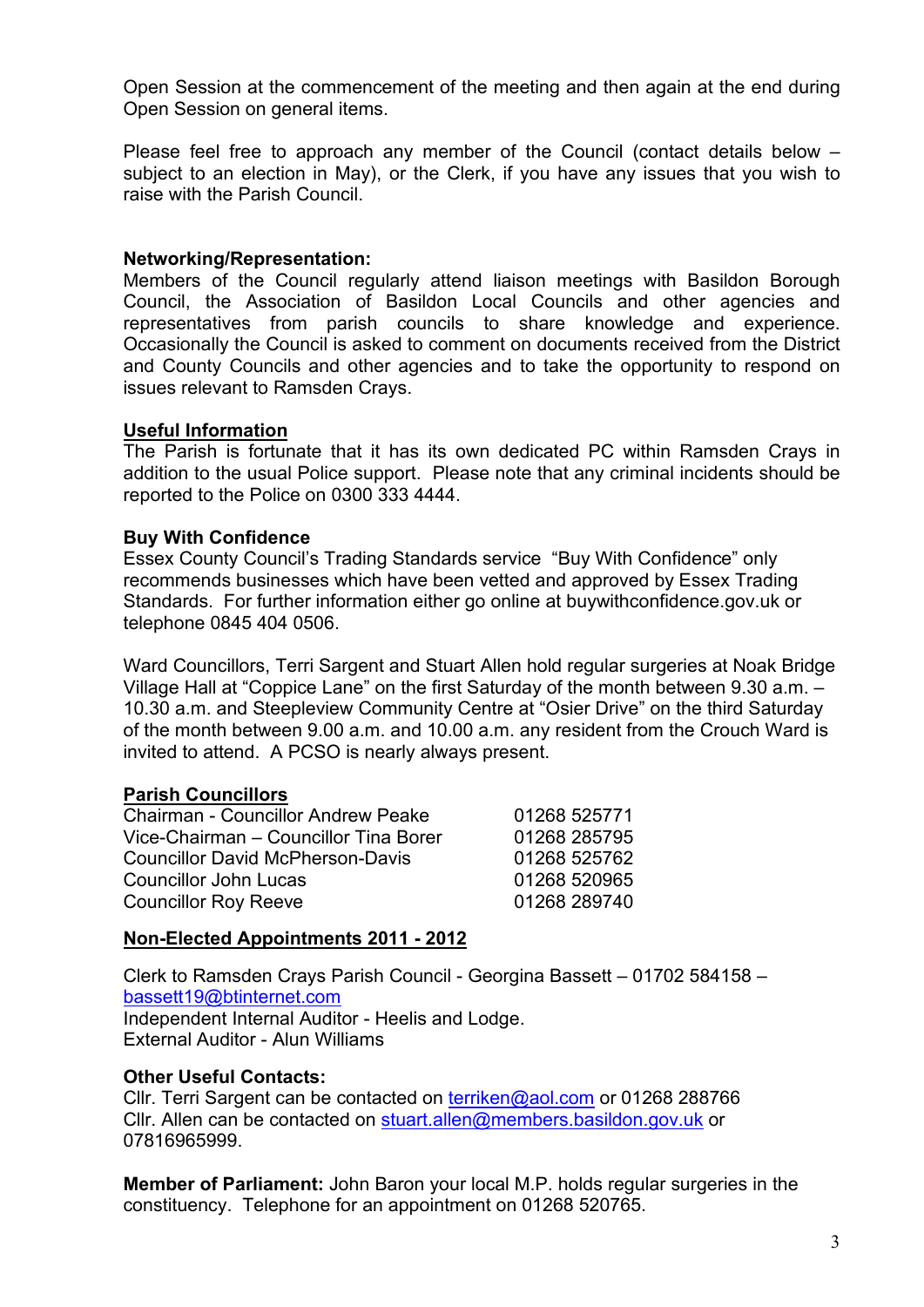Keep up to date with our latest information including agendas, minutes, etc., visit: **www.essexinfo.net/ramsdencrays**

# **Your Input:**

The Parish Council would like to hear from you for future projects within the Parish. Suggested issues for consideration are:

- A large vision in the park area, making this more interesting with trees, plants etc.
- Installation of additional benches within the Parish.
- Installation of kissing gates at footpaths.
- Web page, future development as a means of communication.

If you have any ideas on these or any more, please contact either the Clerk or Councillors.

# **FINANCIAL INFORMATION**

This is a summary of the expenditure of the Parish Council for 2011/12. Further information is published later in the year when the accounts have been audited.

| <b>Expenditure Heading</b>            | <b>Budget 2011/12</b> | <b>Actual Spend</b> | <b>Budget 2012/13</b> |
|---------------------------------------|-----------------------|---------------------|-----------------------|
| <b>Salaries</b>                       | 2597.16               | 3,190.50            | 2,895.00              |
| Clerk – HMRC (inc. tax room)          | 745.70                | 822.00              | 822.00                |
| Clerk - Travel                        | 250.00                | 189.90              | 280.00                |
| Clerk Training (split Shotgate)       | 60.00                 | 0.00                | 60.00                 |
| Clerk Room Hire/tel/room use          | 555.50                | 259.78              | 600.00                |
| <b>Sub Total</b>                      |                       |                     | 4657.00               |
| Stationery                            | 100.00                | 140.21              | 150.00                |
| <b>Election Costs</b>                 | 0.00                  | 0,00                | 1,400.00              |
| <b>External Audit</b>                 | 140.00                | 162.00              | 250.00                |
| <b>Internal Audit</b>                 | 130.00                | 115.00              | 130.00                |
| Insurance                             | 700.00                | 710.47              | 800.00                |
| Postage                               | 60.00                 | 24.23               | 60.00                 |
| Publications                          | 35.00                 | 0.00                | 35.00                 |
| <b>Subscriptions</b>                  | 450.00                | 443.84              | 500.00                |
| <b>Newsletters</b>                    | 0.00                  | 184.80              | 350.00                |
| <b>Hall Hire</b>                      | 220.00                | 341.00              | 300.00                |
| <b>Cllrs. Travel Expenses</b>         | 0.00                  | 16.00               | 50.00                 |
| Cllrs. Training                       | 180.00                | 0.00                | 200.00                |
| <b>General Maintenance</b>            | 350.00                | 225.00              | 350.00                |
| Maintenance Sign                      | 0.00                  | 0.00                | 500.00                |
| Other Expenditure/Misc.               | 100.00                | 0.00                | 100.00                |
| Sec. 137 Donations                    | 100.00                | 125.00              | 100.00                |
| Sec. 137 Upkeep Church                | 100.00                | 100.00              | 0.00                  |
| <b>Purchase Christmas Tree Lights</b> | 50.00                 | 0.00                | 0.00                  |
| <b>Verge Planting</b>                 | 150.00                | 0.00                | 200.00                |
| EALC Course 1/2 split Shotgate        | 0.00                  | 5.00                | 0.00                  |
| Courses attended 1/2 split Shotgate   |                       | 135.00              |                       |
| Grant                                 |                       | 15.00               |                       |
| <b>VAT-Contra</b>                     |                       | 76.59               |                       |
| <b>Sub Total</b>                      | 7,073.36              | 7281.32             | 10,132.00             |